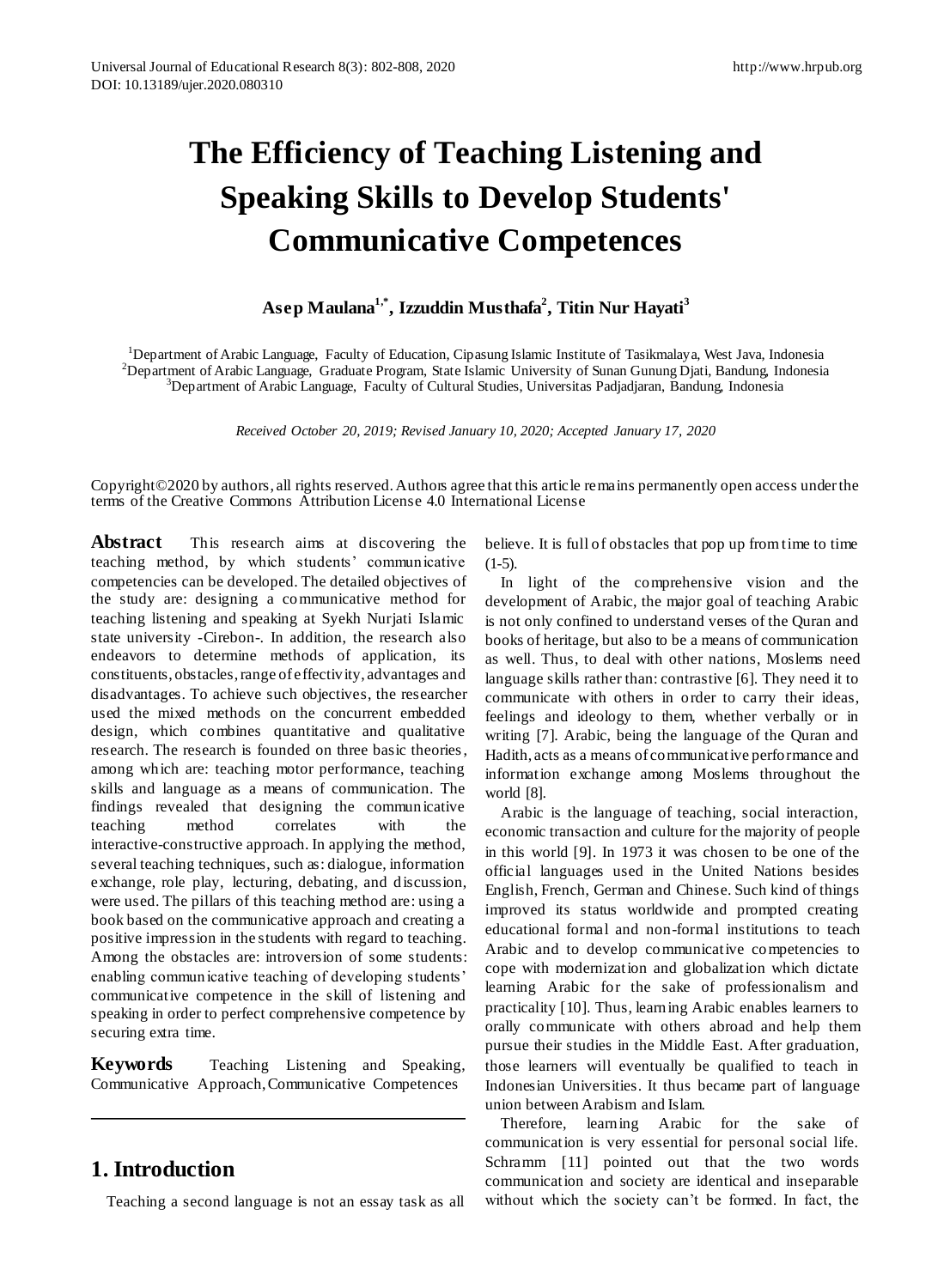society can't develop without communication.

The basic biological theory emphasized that there are two needs which urge humans to communicate with others: the need to survive and the need to adapt themselves to their environment.

Harold D. Lasswell concentrated on three fundamental duties which motivated people's communication: The desire to control environment and to keep away from whatever endangers it. Second, the attempt to adapt themselves to nature which implies communication that helps the society to live happily in peace. Third, through communication the society can protect and exchange morals [12].

In short, communication acts as a social interactive tool that helps in having a harmonious balanced society [13].

In addition to the theoretical approach the previous scholars presented regarding the benefits of communication, it also helps global interaction in non-matching societies of this world. Allah in the Quran says:

> Mankind ! we created you From a single (pair) of a male And female, and made you Into nations and tribes, that Ye may know each other. Verily, the most honored of you For Allah is he who is The most Righteous of you And God has full knowledge And is well acquainted (Al-Hujurat, verse 13, p. 1407)

The previous Ayas (verses) reveal that Allah wants nations to get to know and communicate with each other.

In order to support students to verbally communicate in a successful manner, they need an integrated teaching system which uses the comprehensive communicative approach in teaching the skills of listening and speaking. This course is one of the courses taught by the Arabic Department at Syekh Nurjati State Islamic University, Cirebon. The goal behind this is to implement a teaching method based on a special pattern known as qualification framework for Indonesia KKNT and the national criterion for college teaching SNPT.

The researchers believe that using the communicative approach in teaching is an integrative, comprehensive, and humane one [14]. This approach also focuses on teaching objectives in order to achieve communicative competence that includes the linguistic, social, strategic and discourse analysis. The method is also one of the substantial forms of teaching Arabic that secures opportunities for students to develop their communicative competence to the best.

Teaching listening and speaking skills is one form of the education systems known in English as the integrated system or the one - whole system which considers language as one integrated whole, not disintegrated parts [15]. Therefore, there is only one course, one session, one book,

one assessment, with one outcome.

This oneness incorporates the skills of listening and speaking which are integrated and considers the means of communication which attracts people and make them affect one another. Jing yapping through her experience in teaching found that listening and speaking are important for learning any language well and shouldn't be separated through the process of teaching [16]. Based on the introductory material presented, the researchers found that teaching listening and speaking skills in Arabic department at Syeikh Nurjati State Islamic University was actually applied through focusing on one of the approaches, the structural behavioral approach, that was based on the KKNT method. Consequently, the researcher still thinks that teaching the two skills via the guided communicative approach to perfect communicative competencies hasn't been comprehensively applied yet.

In addition, students control over this competence hasn't been achieved into. Even the competence that was achieved by some was just a linguistic one, but never covered the other comprehensive competencies.

#### **1.1. Objectives of the Study**

This study investigates the achievement of university teaching program being implemented via communicative approach to develop oral communicative competencies of students. In addition, it investigates how that program helps students to produce expressions which reflect their ideas. The research also attempts to identify how to design a teaching integrated system using the communicative approach in this university, in addition to the obstacles it might encounter, its effectivity, merits and demerits of this type of teaching.

#### **2. Theoretical Framework of the Study**

In this part of the study the researchers review some issues relevant to their interest. In an attempt to achieve an active method of teaching, the instructor uses a variety of methods to provide students with good opportunities to learn. Thus, they work hard to develop the quality implied in this research that is founded on basic theories among which is the theory of Motor Learning [16-18].

Listening skill is one of the major skills of language which implies understanding the linguistic message of the speaker. It is regarded the first step in children's language acquisition [19].

The child, few days after birth, starts to identify the sounds surrounding him. At the end of the first year, he utters his first words and at kindergarten or school, he begins to use the sounds he heard and identify written words, thus reads and writes [20]. Through listening, he understands the individual meanings and ideas of what he hears from the speaker [21].

As for speech, it is the skill by which one verbally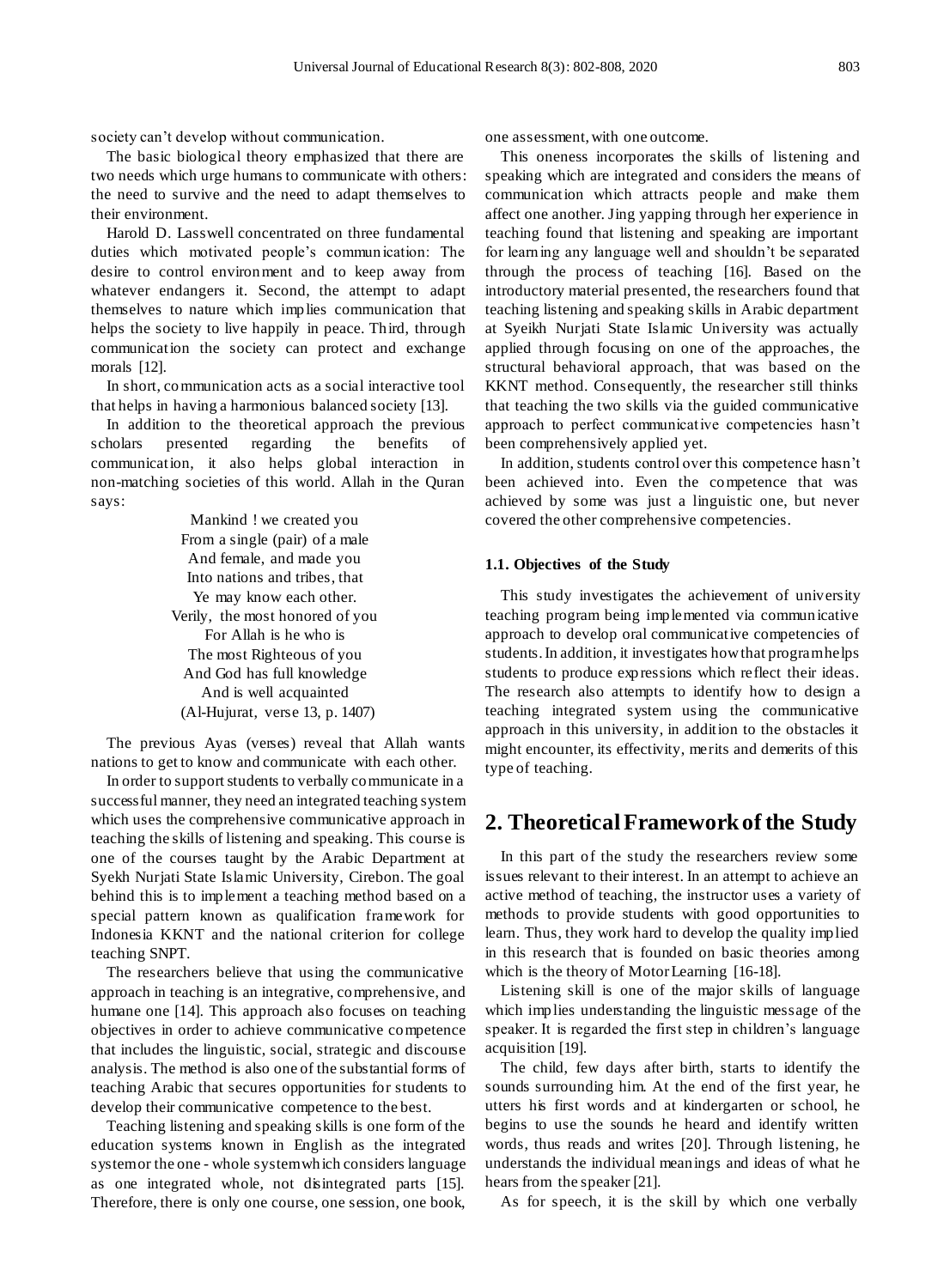conveys his ideas to others. This skill is essential for language learners because, in origin, communication starts verbally. It is very important because it is the means by which the individual can convince others with what he wants and gives them what they want as well. The skill can't be effective unless the speech is correct and precise [22].

In the last few years, an interest in the skill of listening and how to develop it in learners increased, priority was given to speech as well because of intercolleration between the two skills. Speech is the means of communication that consists of two parts; sender and receiver [23].

No message can be sent without a receiver to get it. That is why the two skills are inseparable and should be taught together. As a result, the theory of language unity which considers the two skills one appeared. Therefore, these two skills in Arabic should be taught together.

To develop the quality of the teaching process of what the student earned, the communicative approach needs to be adopted in teaching. It is the means by which people get in touch with each other. In this case communication acts as the sender and people are the receiver [24].

Language, according to (Musa), should be viewed from a social perspective considering it as a social kind of behavior. He also considers the major function of language to be communication and sharing with others their ideas and knowledge which lead to cooperation [25].

Supporters of this communicative approach see that language should be detached from its social role as the individual needs it in school and outside school [26]. Successful teacher is the one who opts for the style that best serves his purpose. The foremost of these styles are: interview, information exchange, role play, description, and lecturing.

The interview of the dialogue style depends on carrying and exchanging ideas to reach the set goals. According to this style, students are divided into two groups that exchange questions and answers. Role play is implemented by a student who plays a certain role with another in a certain situation. The description style depends on student's description of a certain thing by presenting a group of pictures through a slideshow device. Students here describe the pictures they see on screen.

Discussion focuses on a critical situation one might encounter in his life and how to act to solve it out.

The dialogue style depends on a conversation between two persons or two groups that try to disprove the point of view of the other through logical evidences.

Contrary to the preceding styles, the communicative approach depends solely on the educational program, its goals, teaching material, and a form of plan correction. The program is part of a set of linguistic points which the instructor teaches and the student learns; the program that suits this kind of teaching is the operational one which includes linguistic activities, that concern the learners [27].

Special teaching refers to the will to perfect students'

communicative competences because the communicative approach focuses on the competencies and aims to make the learner have a control over his skills [28]. The actual teaching materials are viewed as an attempt to influence the quality of interaction and to use language in class [29].

As for correction plan, it should include the points in the verbal performance of the learner that needs correction, i.e parts of the comprehensive communicative approach which make correction analytical with regard to communicative competencies which become the major goal of teaching the integrated skills of listening and speaking using the communicative approach. Canale and Swain [30] and Hymes [30] distinguished four major types: syntactic competence as Chomsky perceives it competence and performance; social linguistic competence which implies individual's ability to understand the social context through which communication occurs including relation that correlate different social roles and the ability to exchange information between the individual and others. Regarding competency of discourse analysis, it refers to individual's ability to analyze types of speech and talk through comprehending speech structure and the relation between its elements and methods of expression. Finally, the strategic competence refers to individual's ability to choose suitable methods and strategies to start and end a speech.

Based on the preceding data, the researchers might elicit the alternative hypothesis (Hi) in this research that the mean of competency of listening and speaking skills in the experimental group wasn't equal to the scores of those skills in the control group.

# **3. Research Methodology**

The researcher used the mixed methods which is one of the procedures to collect and analyze data. The qualitative and quantitative approaches were combined in one study or in a series of researches in an attempt to comprehend the problems. The hypothesis is that the combined qualitative and quantitative methods help to better understand problems of the research [32].

The mixed method is a way of merging the qualitative and quantitative methods in one research in order to get more comprehensive and more accurate data. Abbas Tashakkori and Charles Teddlie confirmed that the mixed methods refer to the way of collecting and analyzing data which should always cope with the used type of analysis [33]; more specifically, with what is called dual method which combines the following three constituents: design, measurement (qualitative or quantitative data), and analysis (content or statistical). This research used concurrent embedded design which is a method that blends the qualitative and quantitative methods by merging the two in an imbalanced way (30%) for the qualitative and (70%) for the quantitative [34].

By using this method, the researchers attempted to use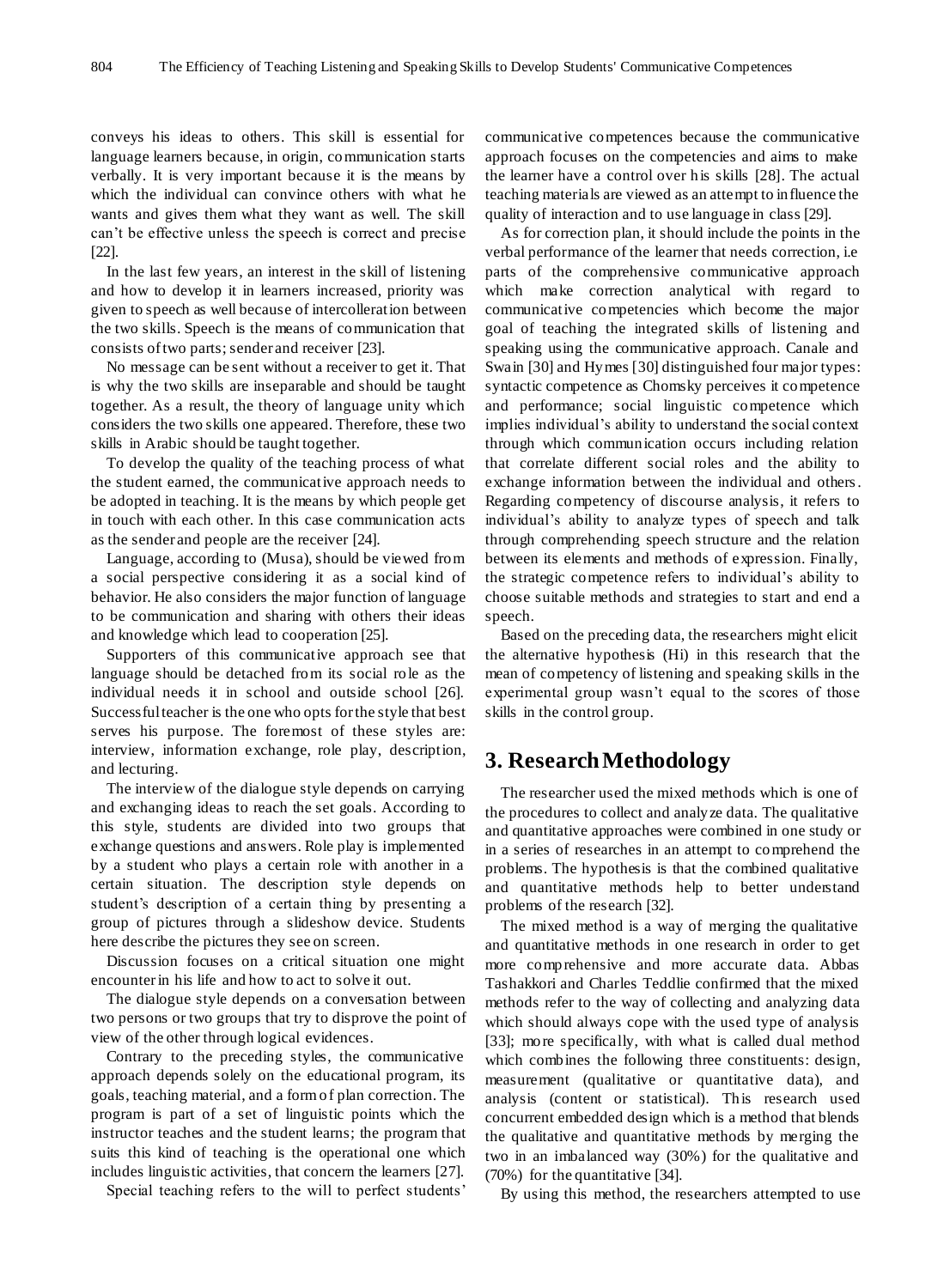the merging non-balanced qualitative and quantitative method giving more weight to the quantitative than the qualitative that functions complementarily. The quantitative method used in this research is an experimental one because the research aims at unveiling the effect of a certain solution like the independent variable over the dependent one [35]. This necessitates that the researcher conducts an experiment to improve teaching the skills of listening and speaking through the adoption of the communicative approach for a certain period to develop students' communicative competence using verbal classical Arabic.

The researchers used true experimental designs by which he could control extraneous variables that affect the experiment. It is expected that the internal validity will be high [36] and Emzir [37]. In the meanwhile the experimental design used was the first one, the pre-test design which includes two groups randomly selected (R). Using t-test, and pre-test were then given to find out if there was a difference between the experimental and control groups.

Pre–test results revealed that the value of the experimental group didn't differ that much. One group was given treatment  $(X)$  and named experimental group and the one that was not given the treatment was named control group. The effect of the treatment was  $(04) - (01-02-03)$ . The effect of the treatment was analyzed via different tests using statistics and t-test [38]. For example, if there was a big difference between the experimental and control groups, then the treatment was very effective.

### **4. Research Results and Discussion**

In compliance with Ralph Taylor's model that incorporates teaching goals and tests for developing curriculum [39], the theory of both Richards and Rodgers [40] that consists of three parts: introduction, design, and procedures, the teaching method was designed as follows:

First, teaching objective is to develop students' competence in Arabic verbal skills, listening and speaking in accordance with the communicative approach and to unveil to what extent students understand the essence of syntax and social linguistics which help them comprehend talks, speeches, debates and dialogues easy with other.

Second, teaching experience comprises five major activities: dialogue, information exchange, role play, description, lecturing, debate, and conversation. These need to be practiced for they are the objectives of teaching the listening and reading skills.

Third, teaching experience is based on three criteria, continuity, content organizing, and integration. The researcher should consider two aspects of the educational program, teaching methods and teaching materials. The teaching method used in this course is the communicative method based on the psychological structural method and the interactive linguistic one which needs to be

implemented in a continuous manner.

Fourth, the test refers to evaluating changes in manner and students' abilities to listen and speak classical Arabic. The test activity should be oral because the core of teaching listening and speaking is verbal.

Fifth, one of the linguistic theories on which the communicative approach has been founded is the interactive theory, illustrated by Richard and Rodgers, which stipulates that language is the tool to establish social relations through interaction, meaning exchange, and retaining it. Using the communicative approach in teaching relates to Rivers theory which stresses that students should orchestrate their efforts to produce genuine messages and receive them simultaneously. The psychological factor for teaching listening and speaking skills of the integrative complementary level is the cognitive approach which argues that success of the teaching has process is determined by internal factors because when any human being is born, he has the intrinsic ability to learn. Thus, the role of the instructor is to discover students' potentials to improve their communicative competence in listening and speaking activities by which they will be able to produce sentences and speeches of different varieties and meanings in Arabic [41].

Sixth: the teaching program model applied in teaching is the semantic educational approach which blends attitudinal teaching program with the functional situational one. The researcher, specifically, used the functional educational program in teaching listening and speaking skills to achieve the complementary level, i.e., the program of teaching Arabic that relies on language function rather than structural units and situations.

Seventh: types of teaching and training activities should be oriented toward achieving communicative competencies by allowing students to actively participate in actual communicative situations [42]. They can be achieved through information given to some for the sake of dialogue, role play, discussion, debate, etc. Students' activities should focus on speech content, not form, and encouraged to use various lexemes so as to avoid being bound to use one single structure. The instructor, in this case, will play the role of analyzer, counselor, etc.

Eighth: procedures of teaching listening and speaking through the communicative approach passes through several stages which are realized through two activities: preliminary communication and actual communication activities. As for the preliminary activity, it focuses on linguistic forms such as: grammar, pronunciation, sentences, phrases and diction. The function of such an activity is to help students acquire the knowledge needed to produce correct acceptable sentences, secure exercises for practice, and create courses that support such activities which might be social or functional.

The program for applying the method of teaching listening and speaking was assigned 150 minutes divided as follows:

First: thirty minutes are assigned to consolidate students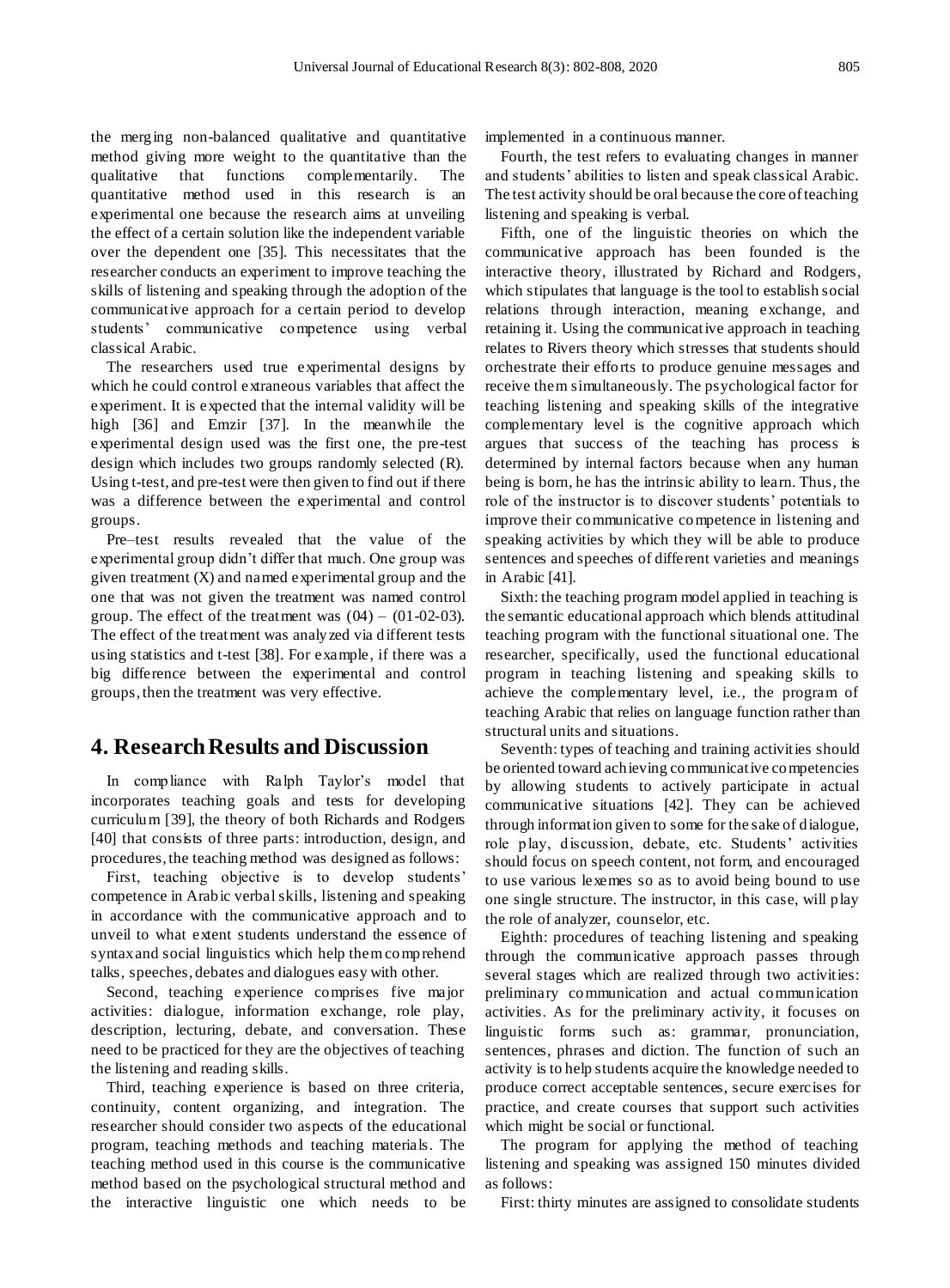language competence regarding vocabulary, grammar and practice.

Second: thirty minutes are given to reinforce social language, discourse analysis, and strategic competence via students' participation in conversation, dialogue or exchange of information through grouping them into senders and receivers.

Third: sixty minutes are to be utilized in consolidating Arabic listening and speaking skills absorbed through various communicative activities like role play, description, debate, etc.

Fourth: the last thirty minutes are used to ensure students' awareness of the message or information related to Arabic skills of listening and speaking. They are also set to check students' understanding and actual application of communicative competence using dialogue between instructor and students.

This application comprises several procedures among which are the following:

- 1- The first time, the lecturer introduces the teaching material on what will be taught in listening and speaking to the sending and receiving groups whose members are specified a week before. Every week members of committees are formed alternatively.
- 2- Members of the committees are requested to sit in couples.
- 3- The lecturer during the first thirty minutes, calls every member of the senders and receivers to evaluate language competence in words, structure and application, using the textbook set for teaching listening and speaking of the complementary level prepared by the lecturer.
- 4- Through the process of activities for reinforcing language competence, the lecturer provides certain remarks and directions to solve out linguistic problems encountered by students.
- 5- During the following 30 minutes one member of each group, the sender and the receiver, were called by lecturer to develop competencies of social language, discourse analysis, and the strategic one. To facilitate conversation and information exchange between the two groups, the lecturer asked the sending group to be the source of information and receiving group to be questioners on the topic related to the lecture and given to the senders one week before. A list of questions was also prepared by the lecturer to be used by the receivers in order to collect a variety of them to make use of actual functions of language during conversation.
- 6- During the performance of activities of social language reinforcement, the lecturer puts down notes and regulations to ensure solutions for a variety of social problems, discourse analysis and strategies from which students suffer during the process of teaching.
- 7- During the following sixty minutes, the lecturer endeavors to reinforce the listening and speaking

competence in a comprehensive manner that covers various selected methods of communication relevant to the topic. Here, he uses methods like: role play, description and lecturing even debate.

- 8- During implementing activities to reinforce listening and speaking skills, and comprehensive integrative communicative competencies, the lecturer puts down some notes and regulations to secure solutions for problems of listening and speaking in Arabic. In addition, communicative competencies discovered by students will be implemented.
- 9- The penultimate twenty minutes, the lecturer gave the students some time to ensure the students' understanding of material relevant to listening and speaking skills of the complementary level which was taught.
- 10- During the last ten minutes the lecturer evaluates the process of teaching the listening speaking skills via an oral comprehensive exam by addressing certain questions related to the topic of the lecture.

# **5. Conclusions**

The researcher concluded that teaching listening and speaking skills of complementary integrative level via communicative approach included several components the foremost of which are communicative approach book, suitable learning infrastructure facilities, internet – based mobile, positive outlook for teaching, etc. The negative influences of traditional method of teaching are: absence of satisfactory internet in classroom, non-existence of television channels in classes in Middle East, some students' introversion and traditional classroom design. It was found that the score average of influence of the teaching communicative approach for students of experimental group was 92.70, while the control group result was 81.90. The researcher in applying the (t) test at paired-samples and other independent-samples [24-44], the value he gained was 13.696, the degree of freedom 58, probability value 2/0,000 equals 0,000 less than the significance level 0,05.

The outcomes of the alternative hypothesis (H1) which show that the mean score of communicative competencies in listening and speaking skills of complementary integrative level of experimental group didn't match with the mean score of the control group was acceptable, but the nil hypothesis (H0) was rejected. This is what the researcher came up to at the end, the difference are meaningful. As a result, the adopted the communicative approach in teaching listening and speaking in Arabic in the university, as this approach proved to be more effective than the traditional one. This method of teaching is distinguished for certain qualities among which are the following: tendency to perfect comprehensive communicative competencies, teaching actual meaningful Arabic, decentralization of roles and sources of teaching,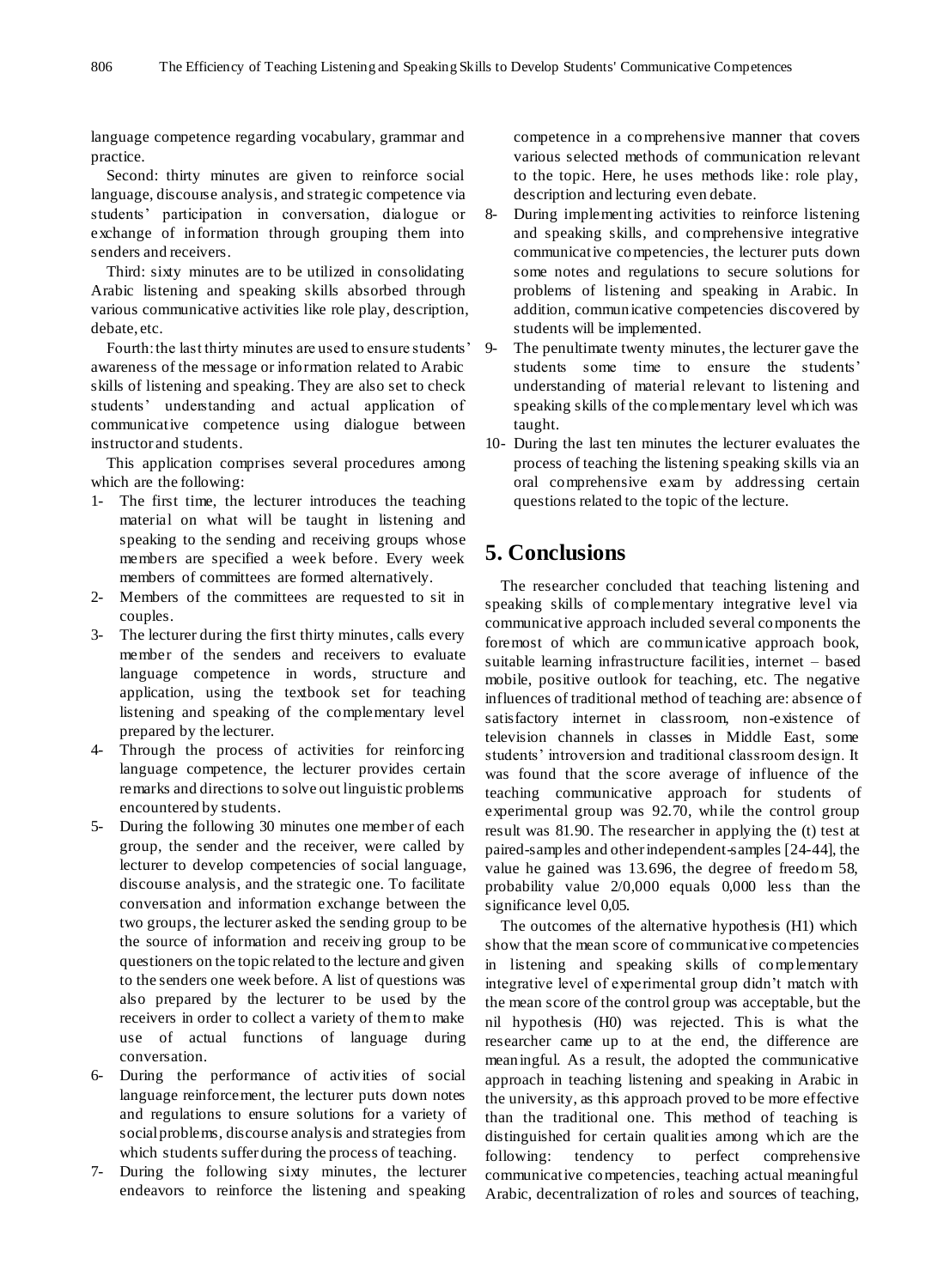activating students latent potentials in Arabic, integrating teaching Arabic with communicative sciences, etc.

But this method has certain flaws which are: need for extra time, difficulty in procuring original teaching materials, grammatical errors, and difficulty in minimizing students' dialects.

### **6. Inferences and Suggestions**

Based on the results outlined in the previous pages, the researchers elicited that designing a method of teaching listening and speaking skills via integrative communicative approach depended on the interactive constructive communicative approaches together with a semantic teaching program. The goal afterwards switched to perfection of comprehensive communicative competencies through the use of oral classical Arabic the way native speakers do.

Teaching begins with preliminary activities then actual communicative interaction. The role of the teacher in this case will be a coordinator for students who will apply several basic teaching methods, the foremost of which are: dialogue, information exchange, role play, lecturing, debate, and discussion.

The correction plan implies the level of oral linguistic performance that includes comprehensive analytical communicative competencies with a tool propitious for it.

The researcher also concluded that teaching listening and speaking could be taught through the integrative communicative approach which would improve communicative competencies.

#### **7. Recommendations**

Based on what the researcher found out with regard to the skills of teaching listening and speaking through the communicative approach, he recommends the following:

First, lecturers of Arabic language, especially those who teach listening and speaking, should use the communicative approach to improve the quality of the teaching process. This can be achieved through using original texts and teaching methods. They should also use the analytical correction plan to measure students' level in the skill of listening and speaking.

Second, future researchers need to conduct more studies on the problems related to teaching listening and speaking because this doctoral dissertation just highlighted few of them. They can focus more on students motives and desires to learn which will for sure produce better outcomes in teaching the aforementioned skills.

Third, people in charge of teaching Arabic at the university level should provide opportunity for the two skills to be taught inseparably. To the researcher's knowledge, they are taught separately. Teaching listening and speaking should use the communicative approach and

focus on communicative competencies in classical verbal Arabic which is the final objective of the whole process.

#### **REFERENCES**

- [1] Al-khresheh, Mohammad. "A review study of contrastive analysis theory." *Journal of Advances in Humanities and Social Sciences*, 2, 6, (2016B): 330-338.
- [2] Al-khresheh, Mohammad. "A review study of error analysis theory." *International Journal of Humanities and Social Science Research,* 2, (2016A); 49-59.
- [3] Al-khresheh, Mohammad. "A review study of interlanguage theory." *International Journal of Applied Linguistics & English Literature,* 4, 3, (2015):124 - 131.
- [4] Al-khresheh, Mohammad. "An investigation of interlingual interference in the use of 'and' as a syntactic coordinating structure by Jordanian EFL learners." *European Journal of Social Sciences,* 18, 3, (2011): 426-433.
- [5] Al-khresheh, Mohammad. "Interlingual interference in the English language word order structure of Jordanian EFL learners." *European Journal of Social Sciences,* 16, 1, (2010): 106-113.
- [6] A. F. Effendy. Arabic Language Teaching Methodology, Misykat, Malang, Indonesia, 2012.
- [7] A. Chaer and L. Agustina. Early Sociolinguistic Introductions, Rineka Cipta, Jakarta, Indonesia, 2009.
- [8] A.B. Al-Amiiri. The Importance of the Arabic Language in Understanding Islam. Available at: http://www.alukah.net/literature\_language/0/50960/... 2016.
- [9] Al-khresheh, Mohammad. *The Misuse of Word Order in the Writing of Jordanian EFL Learners*. Unpublished doctoral dissertation, University of Malaya, Kuala Lumpur, Malaysia. (2013).
- [10] A.M. Wahab. Challenges and prospects of Arabic language education in Indonesia, Afaq Arabiyyah Journal, Vol. 2, No.1, 1-18, 2007.
- [11] W. Schramm. The Process and Effects of Mass Communication, University of Illinois Press, Urbana, USA, 1971.
- [12] H. Cangara. Introduction to Communication Studies, (2nd) Ed), PT. Rajagrafindo Persada, Jakarta, Indonesia, 2016.
- [13] M. Al-Thfeiri. The Art of Language Communication and Means of its Development, Al-Falah Library, Kuwait, 1999.
- [14] A. M. Wahab. Standardization of Arabic Language Education Curriculum in the State of Islamic Religious Higher Education, Arabiyat: Arabic Language Education and Languages Journal, Vol. 3, No. 1, 2016.
- [15] A. A. Ibrahim. Academic Supervisor for Teachers of Arabic. 7th ed., Dar Al-Maref, Cairo, (n.d).
- [16] M. M. Musa. Alwafi in Methods of Teaching Arabic, Dar Ibn Al-Juzi, Cairo, 2012.